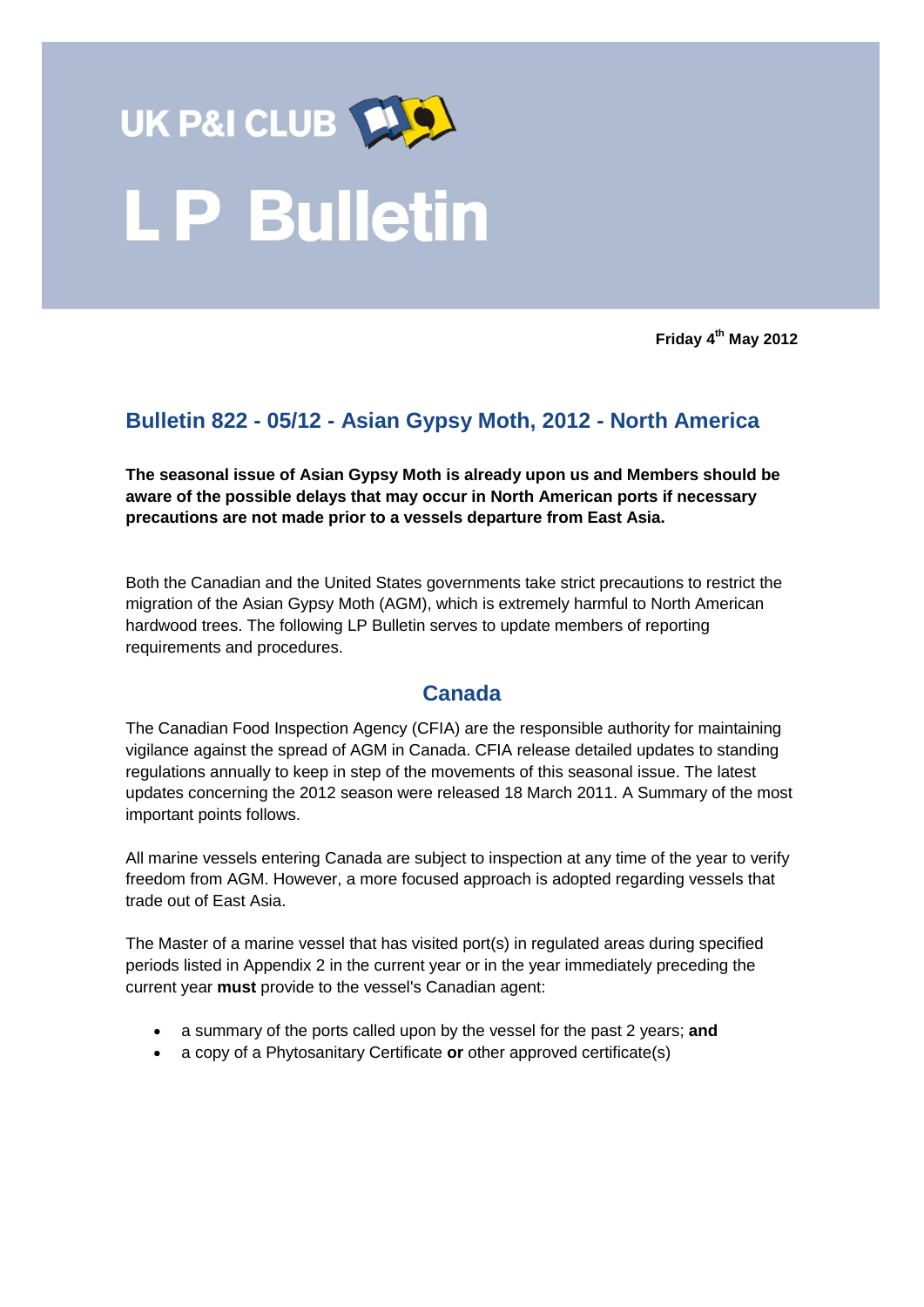| <b>Marine Vessels</b>                                                                            | <b>Risk Period in Canada</b>         | Quarantine Action                                                                                                                                                                                                                                                                                                                                                                                                                                                                                                                                                                                                                                    |  |  |  |  |  |
|--------------------------------------------------------------------------------------------------|--------------------------------------|------------------------------------------------------------------------------------------------------------------------------------------------------------------------------------------------------------------------------------------------------------------------------------------------------------------------------------------------------------------------------------------------------------------------------------------------------------------------------------------------------------------------------------------------------------------------------------------------------------------------------------------------------|--|--|--|--|--|
| Marine vessels that<br>have called on high<br>risk areas as<br>specified in<br><b>Appendix 2</b> | March 1 to October 15                | All marine vessels which have visited a<br>port in a regulated area must present a<br>valid Phytosanitary Certificate or other<br>approved certificate (a list of certificates<br>approved by the CFIA is provided in<br>Appendix 4) verifying that the vessel is<br>free of AGM. The vessel is subject to<br>inspection for the presence of AGM on<br>arrival in Canada. Vessels without valid<br>certification will be considered<br>non-compliant, held at a designated<br>off-shore anchorage for CFIA inspection,<br>and if found free of AGM may be<br>permitted to enter Canada, but their<br>movements will be monitored while in<br>Canada. |  |  |  |  |  |
| Marine vessels that<br>have called on high<br>risk areas as<br>specified in<br><b>Appendix 2</b> | October 16 to February 28<br>(or 29) | Marine vessels which have visited a port<br>in a regulated area may enter Canada,<br>but may be inspected at berth for<br>presence of AGM. If AGM is detected<br>during inspection, the vessel will be<br>considered non-compliant. A<br>Phytosanitary Certificate or other<br>approved certificate(s) are not required.                                                                                                                                                                                                                                                                                                                             |  |  |  |  |  |
| <b>Other Marine</b><br>Vessels                                                                   | All Year                             | Any marine vessel which has not visited<br>a port in a regulated area may still be<br>inspected for the presence of AGM. If<br>AGM is detected during inspection, the<br>vessel will be considered non-compliant.                                                                                                                                                                                                                                                                                                                                                                                                                                    |  |  |  |  |  |

Regulated areas considered a high risk by CFIA have changed year on year. An up to date list of high-risk areas can be found at the following web address; [http://www.inspection.gc.ca/plants/plant-protection/directives/forestry/d-95-03/regulated](http://www.inspection.gc.ca/plants/plant-protection/directives/forestry/d-95-03/regulated-areas/eng/1321967572975/1321967682878)[areas/eng/1321967572975/1321967682878](http://www.inspection.gc.ca/plants/plant-protection/directives/forestry/d-95-03/regulated-areas/eng/1321967572975/1321967682878)

Lists of competent authorities recognised by CFIA for the purposes of issuing Phytosanitary Certificates and Pre-departure Inspection Certificates are as follows;

#### **Russia**

National Plant Protection Organisation (NPPO) of Russia.

#### **Korea:**

AGM Ship Monitoring Forms issued by the NPPO of the Republic of Korea.

#### **China**

A Pre-departure Inspection Certificate is an approved certificate if issued by the China Certification and Inspection Co. Ltd.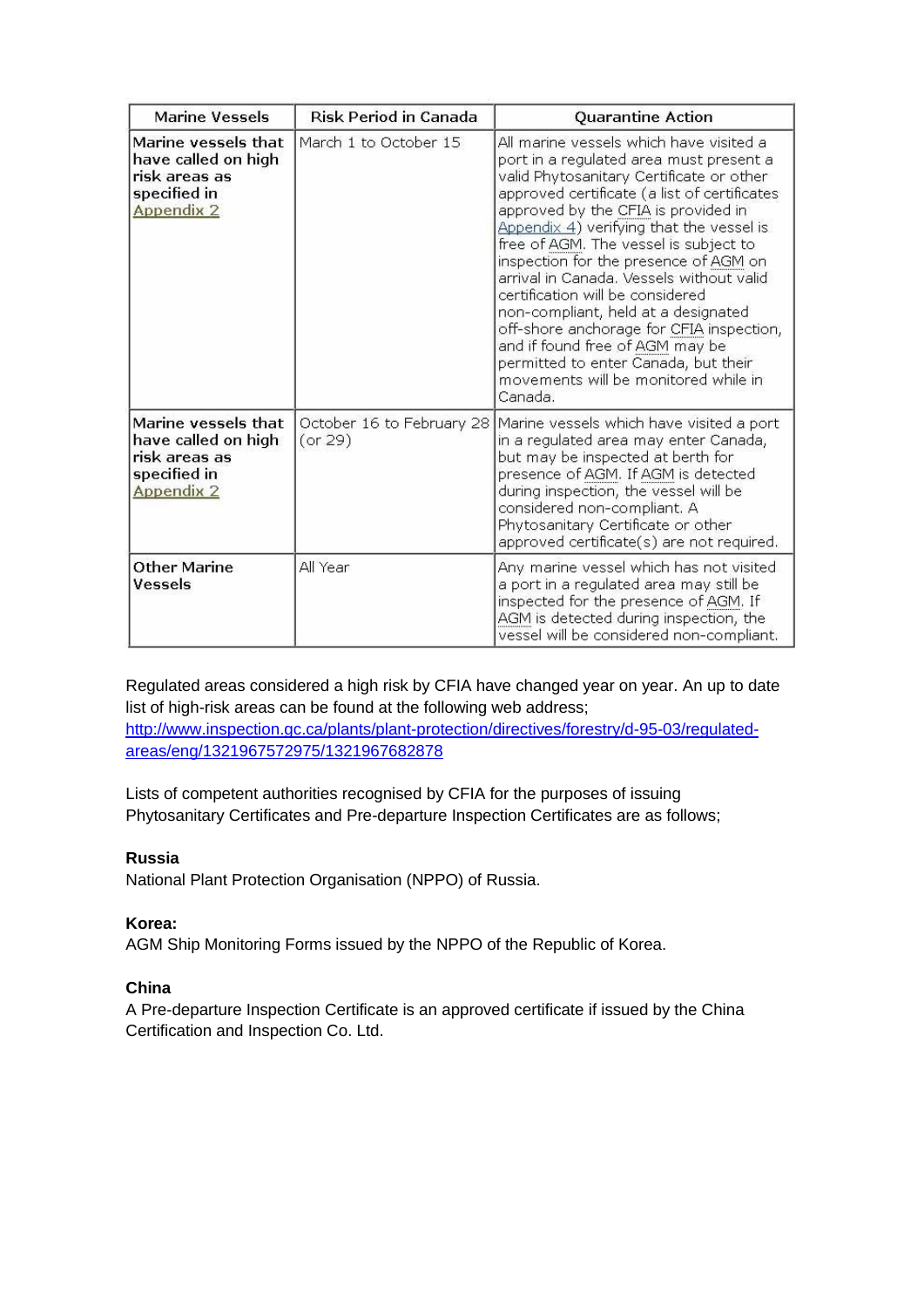### **USA**

The Animal & Plant Health Inspection Service (APHIS) is the responsible body in the United States for dealing with the Asian Gypsy Moth issue. The latest federal regulations, 18 April 2011 detail vessel inspection regimes and reporting requirements. These requirements are similar to the Canadian regulations but have significant differences.

The general procedure for assessing what actions a vessel must take if it suspects is required to submit itself for inspection is as follows;

Step 1: Check the AGM Vessel Alert List Step 2: Check the Ship's Itinerary Step 3: Apply Criteria to Arriving Ships

The details of each step and given in the Aphis ship inspection guidelines which provide easy to follow flow charts for the actions likely to be taken by the authorities on a vessels arrival from a high-risk area into US waters.

Members are strongly advised to become conversant with these guidelines (a link to which is provided at the end of the document) in order that they may better determine the actions of the authorities and can take preventative action prior to arriving in US waters. Not doing so is likely to result in the vessel at least being delayed until the issues are resolved or even refused entry into port.

|                                                                       | <b>Date of Arrival</b> |     |     |     |            |     |     |     |            |     |            |     |
|-----------------------------------------------------------------------|------------------------|-----|-----|-----|------------|-----|-----|-----|------------|-----|------------|-----|
| <b>Port Location</b>                                                  | Jan                    | Feb | Mar | Apr | <b>May</b> | Jun | Jul | Aug | <b>Sep</b> | Oct | <b>Nov</b> | Dec |
| Alaska                                                                |                        |     |     |     |            |     |     |     |            |     |            |     |
| <b>Great Lakes</b>                                                    |                        |     |     |     |            |     |     |     |            |     |            |     |
| Hawaii                                                                |                        |     |     |     |            |     |     |     |            |     |            |     |
| Oregon                                                                |                        |     |     |     |            |     |     |     |            |     |            |     |
| <b>Puerto Rico</b>                                                    |                        |     |     |     |            |     |     |     |            |     |            |     |
| <b>Washington State</b>                                               |                        |     |     |     |            |     |     |     |            |     |            |     |
| Norfolk, VA and northward                                             |                        |     |     |     |            |     |     |     |            |     |            |     |
| South of Norfolk, VA to<br>Jacksonville, FL                           |                        |     |     |     |            |     |     |     |            |     |            |     |
| South of Jacksonville, FL                                             |                        |     |     |     |            |     |     |     |            |     |            |     |
| Alabama, California,<br>Florida, Louisiana,<br>Mississippi, and Texas |                        |     |     |     |            |     |     |     |            |     |            |     |

Inspection required during this high-risk period Inspection not required but recommended, as staffing allows, during this low-risk period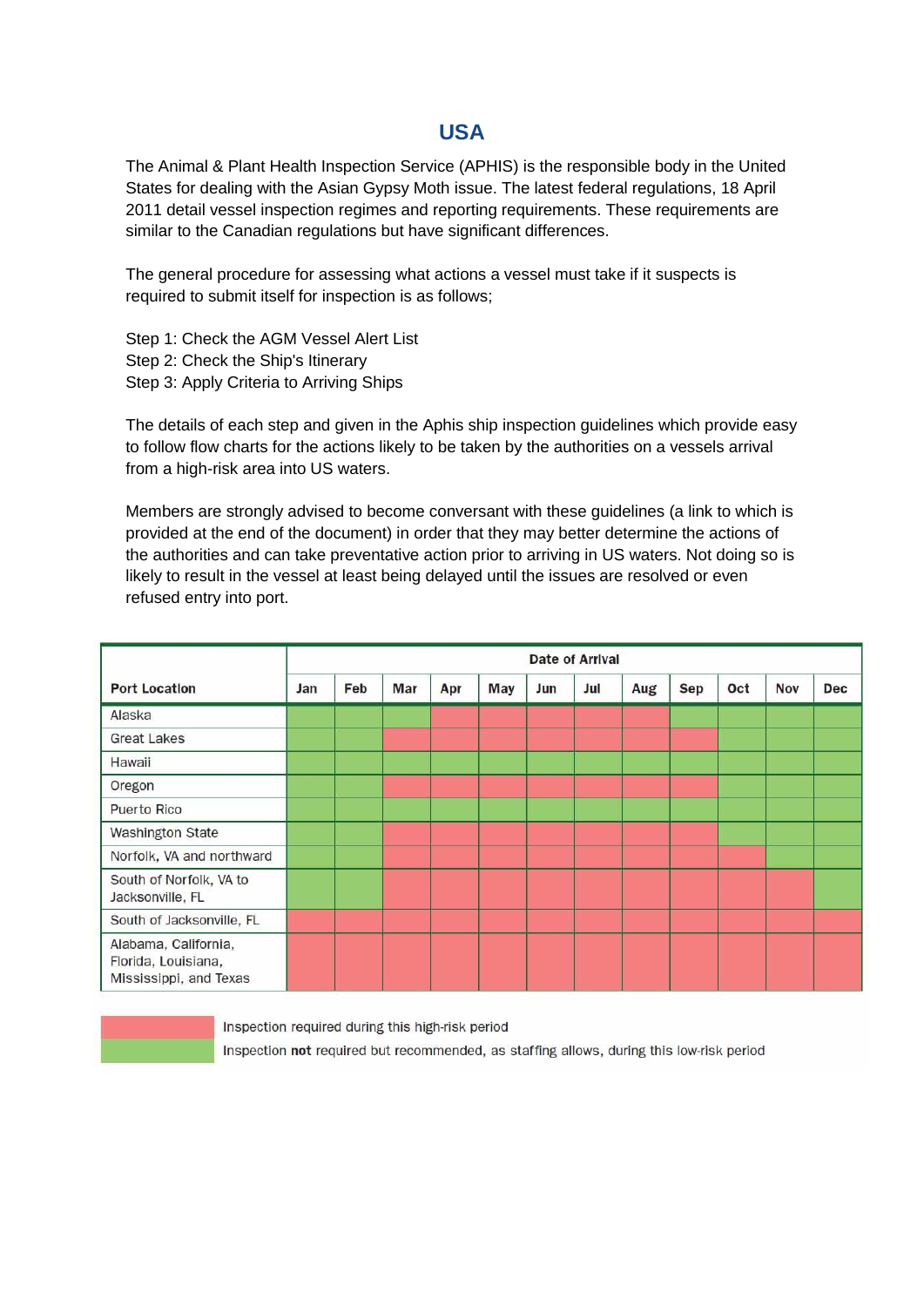It should be noted that;

- 1. Dates of risk are subject to annual changes.
- 2. Certifications from Far East Russian ports must be from the Federal Service for Veterinary and Phytosanitary Surveillance of the Russian Federation and declare that the vessel is free from AGM.
- 3. Accept AGM ship monitoring forms and checklist from Korea National Plant Quarantine Service as equivalent to certification.
- 4. Certifications from China must come from CCIC Inspection Co., LTD (CCIC).
- 5. If ships are found to be infested, then the options for inspection are off-shore inspections or inspections at remote docking locations away from port areas.
- 6. South Korean AGM Certificates issued after March 1, 2012 will be issued by the newly formed International Plant Quarantine Accreditation Board (IPAB). Certificates issued during the risk period for Korea during 2011 (June 1 - September 30) by South Korea's Animal, Plant and Fisheries Quarantine and Inspection Agency (QIA) are still valid.
- 7. Vessels from other countries and areas where AGM is prevalent may also be subject AGM inspection at berth.

The APHIS website notes that all queries regarding vessel inspections should be made to the APHIS regional Director, Mr Keith Miller. [Keith.G.Miller@aphis.usda.gov](mailto:Keith.G.Miller@aphis.usda.gov)

The following lists of third party entities in Japan are recognised by both Canada and the United States for issuing correct pre-departure certification.

- All Nippon Checkers Corporation (ANCC)
- Hokkaido Bouekikunjyo Co., LTD (HBKC)
- Japan Cargo Tally Corporation (JCTC)
- Japan Export Vehicle Inspection Center Co., Ltd. (JEVIC)
- Japan Grain Inspection Association (JGIA)
- Kanto Fumigation Co., Ltd (KFCO)
- Keiyochiku Plant Quarantine Association (KPQA)
- Kobe Plant Quarantine Association (KOBEPQA)
- Kyoritsu Sanitary Co., Ltd. (KRS)
- Muroran & Tomakomai Plant Quarantine Association (MTPQA)
- Nikkun Co., Ltd (NCL)
- Nippon Kaiji Kentei Kyokai (NKKK)
- Okayama-Ken Plant Quarantine Association (OKYPQA)
- Osaka Plant Quarantine Association (OPQA)
- Osaka Timber Quarantine Association (OSKTQA)
- Shin Nihon Kentei Kyokai (SNKK)
- Techno Kasei Co., Ltd. (TKL)
- Tokai Plant Quarantine Association (TOKAIPQA)
- Tokyo Plant Quarantine Association (TPQA)
- Yokohama Plant Protection Association (YPPA)